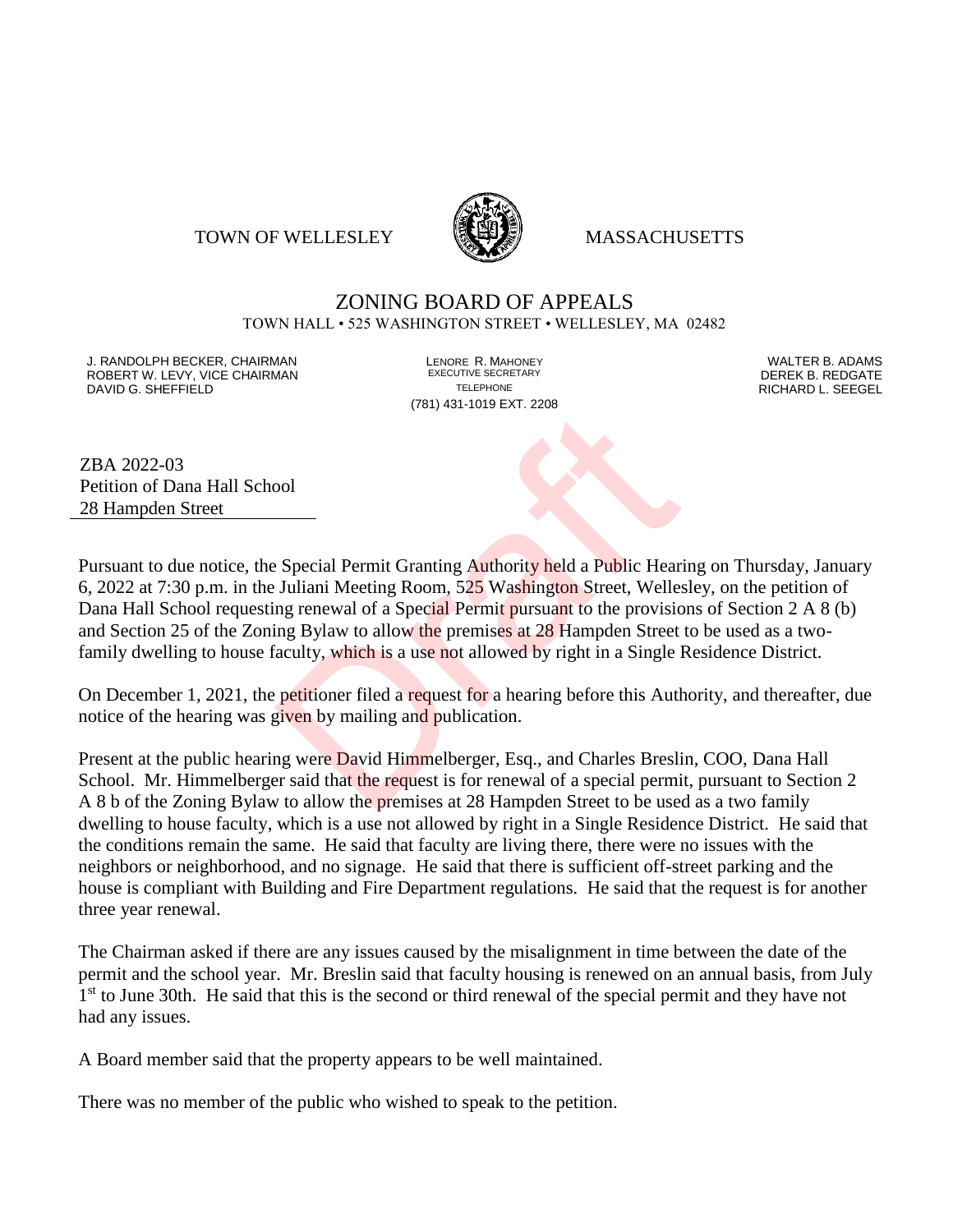### Statement of Facts

The subject property is located at 28 Hampden Street, an 11,248 square foot lot in a Single Residence District.

The Petitioner is requesting renewal of a special permit to allow the premises to be used as a two-family dwelling to house faculty, which is a use not allowed by right in a Single Residence District.

On January 5, 2022, the Planning Board Staff reviewed the petition and recommended that renewal of the special permit be granted, subject to the same terms and conditions.

## Decision

This Authority has made a careful study of the materials submitted and the information presented at the hearing.

It is the opinion of this Authority that renewal of a special permit to allow the premises to be used as a two-family dwelling to house faculty shall not disturb or disrupt the customary character of the residential neighborhood, and is in harmony with the intent and purpose of the Zoning Bylaw. careful study of the materials submitted and the inform<br>thority that renewal of a special permit to allow the pre<br>use faculty shall not disturb or disrupt the customary clumony with the intent and purpose of the Zoning Byl

Therefore, a special permit is granted for the requested use, as voted unanimously by this Authority at the Public Hearing, subject to the following conditions:

- 1. The two-family dwelling shall be used for faculty housing only and shall not rented out for any other purpose and shall revert back to a single family dwelling if it ceases to be used as faculty housing in connection with Dana Hall's education purpose.
- 2. The Petitioner shall comply with the requirements and recommendations of the Inspector of Buildings and the Fire Department.
- 3. Sufficient off-street parking shall be provided so that no vehicle associated with the two-family dwelling shall be parked on any street in the neighborhood.
- 4. No sign identifying the premises shall be displayed on the property except in accordance with the Zoning Bylaw.
- 5. There shall be no disturbance or disruption to the residential neighborhood.
- 6. This special permit shall expire three years from the date time stamped on this decision.